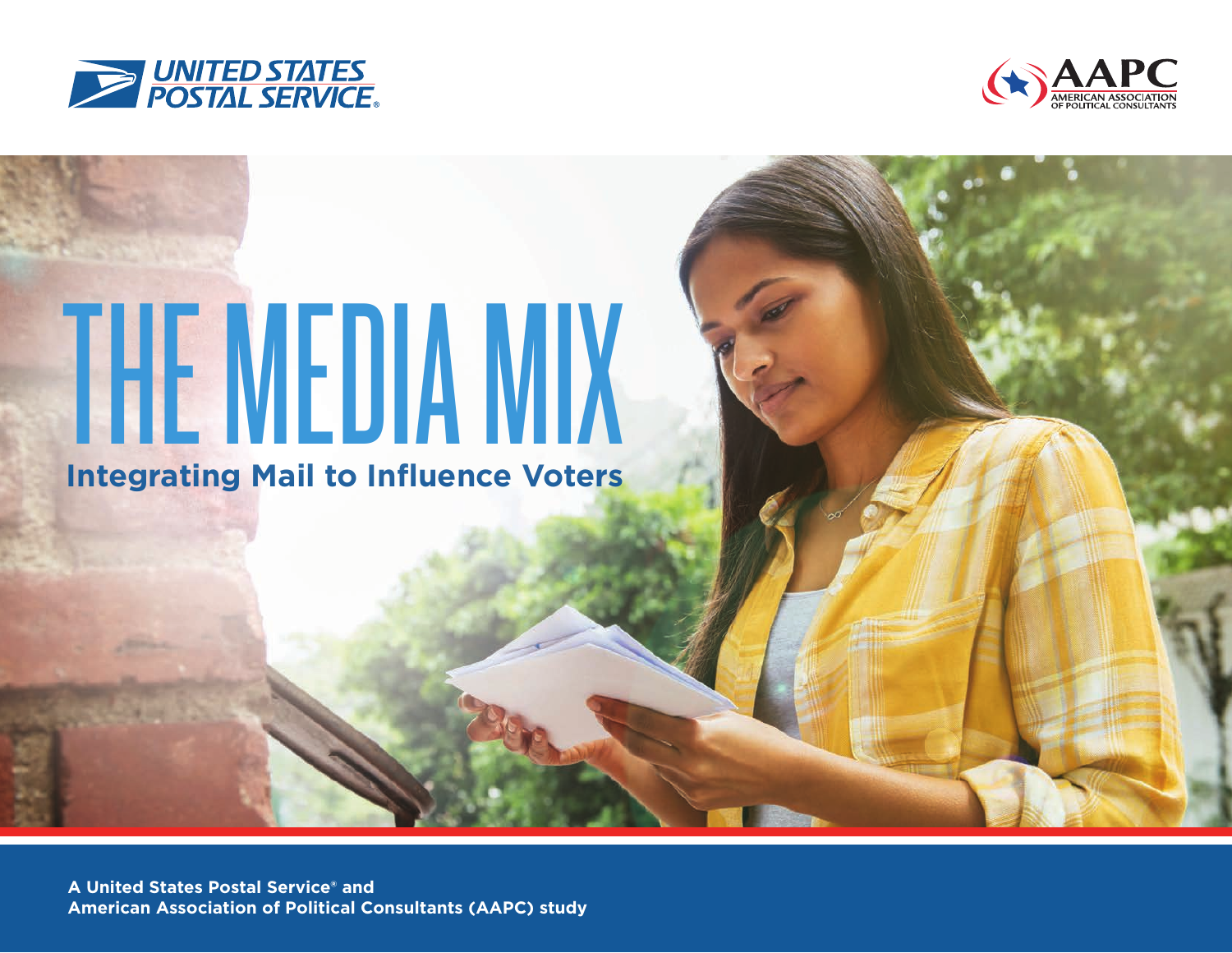Designed and targeted to reach voters in every corner of the United States, political mail impacted decisions made about elected officials and ballot measures at all levels.

Spending for political mail campaigns reached a record high of \$573 million during the 2018 midterm election cycle. That's an increase of 42 percent over the 2014 midterm election cycle and 11 percent more than in the 2016 presidential election cycle.<sup>1</sup>

The 2018 midterm elections broke the record for the most expensive congressional midterm election to date. In response, the United States Postal Service® commissioned a survey of Florida and Ohio voters to understand how campaigns communicated with voters and better understand best practices in political mail.

The survey assessed how mail performed in an increasingly crowded political advertising environment and what role it played in the media mix.

Here, we share valuable insights gleaned from the recently completed 2018 midterm elections survey. We highlight the memorability of the Mail Moment® experience, explain why mail integration is critical, show that mail remains credible in an age of unprecedented skepticism, and illustrate how mail is particularly effective with women, minority and Millennial voters.

**were delivered to voters across the United States during the 2018 midterm election cycle.**

# THREE BILLION PIECES OF POLITICAL MAIL

**THE MOST MEMORABLE FORM** OF POLITICAL ADVERTISING I RECEIVED DURING THE MIDTERM ELECTIONS."

<sup>2</sup> Conducted by Summit Research on behalf of the Postal Service™. The sample sizes in each state were selected in order to provide a robust data set and the ability to examine subgroups within the voter population. The survey results were weighted according to the 2018 Exit Poll data to ensure the sample matched the actual voter population in each state by gender, age, ethnicity, and education.

### WHY FLORIDA AND OHIO?

The Postal Service™ surveyed voters in these states because they featured especially competitive races in the 2018 midterm elections and will likely act as battleground states in the 2020 presidential election cycle. From November 6th through the 11th, immediately following the 2018 midterm elections, 821 Florida voters and 803 Ohio voters were surveyed. The results were weighted to exit poll data.<sup>2</sup>

### <sup>1</sup> USPS Internal Data.

# THE MEMORABLE MAIL MOMENT® EXPERIENCE

When consumers open their mailboxes and sort through their mail, it's a unique event we call the Mail Moment® experience. It defines how people perceive and are influenced by their mail from the moment they see it.

All data from the Summit Research post-election survey on behalf of the Postal Service<sup>ns</sup> among 821 actual Florida voters and and some the Multiple of the Postal Service and Social Ohio voters, conducted immediately follo All data from the Summit Research post-election survey on behalf of the Postal Service™ among 821 actual Florida voters

Direct mail leverages existing mailbox habits and reaches voters where they live and are receptive to absorbing information about candidates and campaigns. Surveyed voters reported being inundated with information. Meanwhile mail stood out as memorable.

The survey reveals that mail leaves voters with a memorable impression. In fact, 79 percent of voters recall receiving political mail daily or weekly – second only to TV (93 percent) and over ten percent higher than all digital formats. As a result, we are confident concluding the following: **the Mail Moment® experience leaves a memorable impression on voters.**

> **of surveyed voters said they check their mailbox at least 5 times a week**

### **During this fall election season (2018), how often did you see, hear,**

### **or receive political advertising from the following sources?**

**Nearly half of the voters surveyed (47 percent) agreed that political mail was** 

*Percentage answering "At least daily/At least weekly":*





**83%**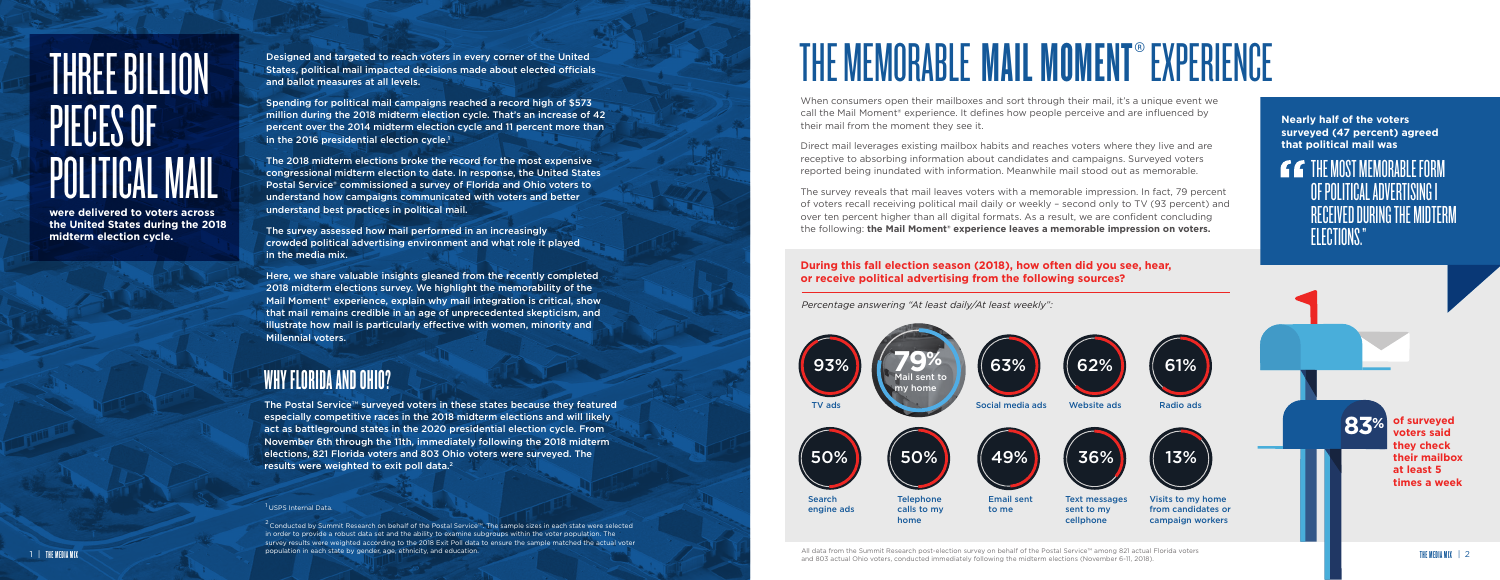of surveyed voters said that mail increased their awareness of which candidates were running

of surveyed voters said that mail was **66%** of surveyed voters said that mail was **60%** a candidate and their positions



of surveyed voters say if they got **46%** of surveyed voters say if they got **34%** with information about candidates or ballot issues they would read it upon seeing it

77% of surveyed voters found mail to be<br>a helpful source for deadlines for a helpful source for deadlines for registering to vote or early voting

47% of surveyed voters said that political mail had an impact

# MAIL DRIVES **ACTION**

one of the top three most persuasive political advertising techniques

of surveyed voters said that mail made them a more informed voter

of surveyed voters said they are likely to read political mail that contrasts with the candidate's opponent on the issues



on their voting decision

Contact with voters combines different outreach tactics to generate specific actions – fundraising, volunteering, educating, persuading, and, of course, voting.

Mail is the foundation for any campaign. Going to the mailbox is a routine, well-established behavior for most Americans. But mail is not only a powerful political communications tool in its own right; it also enhances the impact of the rest of the media mix. For example, it motivates voters to go online and reinforces the impact of TV.



Mail continues to play a major role in getting-out-the-vote, but it's also influential during every phase of the campaign, from introduction to persuasion to voting decision.

**Do you agree or disagree with each of the following statements about political advertising you received in the mail?** 

*Percentage saying "Strongly" or "Somewhat Agree":*

### MAIL HEIGHTENS THE MEDIA MIX

Search online for more information about the campaign.

Reinforce the television ads they've seen in support of and/or in opposition to a candidate.

**50%**

**56%**





All data from the Summit Research post-election survey on behalf of the Postal Service™ among 821 actual Florida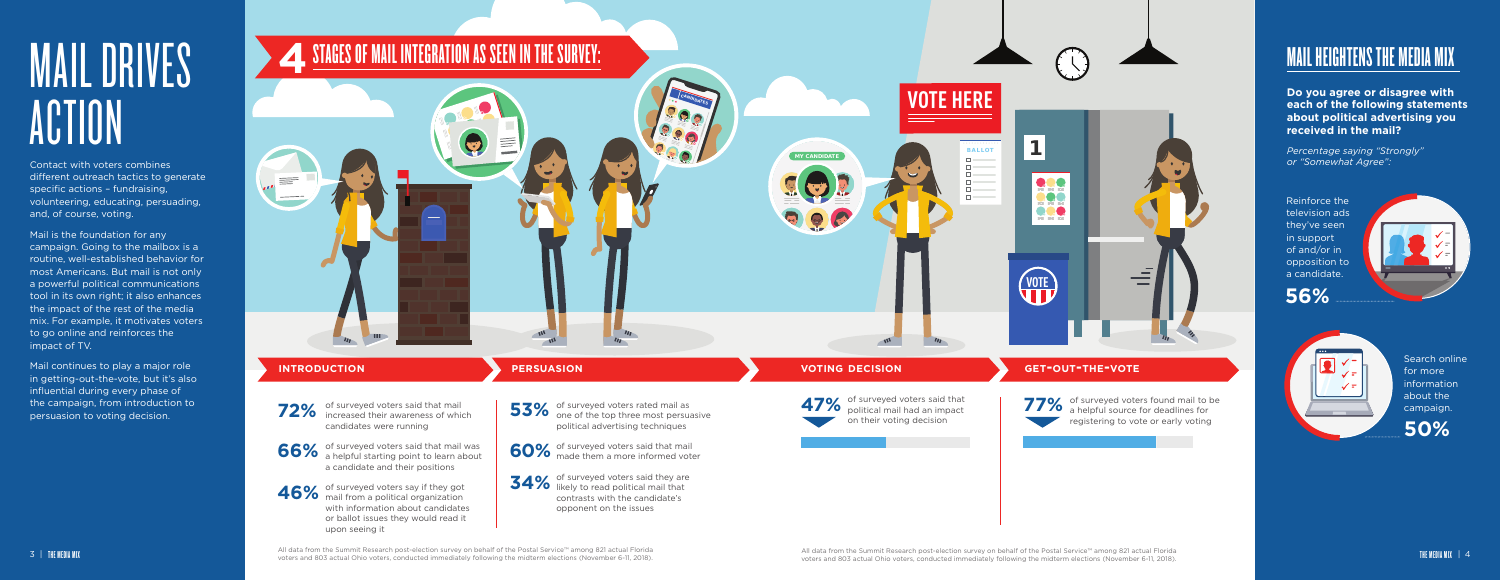### THREE VOTER PROFILES

67% said mail drove them to **search online for more information** about the campaign, compared to 51% of Gen X and 46% of Boomers.

### **Women Voters**



### **African American and Hispanic Voters**

### **Millennial Voters**

said political 75% said political mail increased their awareness of which candidates were running.

More than half (53%) of women said that mail drove them to **search online for more information** about the campaign.



68% of African American voters and 61% of Hispanic voters called mail a **credible source**, compared with 43% of White voters.

# MAIL DELIVERS CREDIBILITY IN AN AGE OF UNPRECEDENTED SKEPTICISM

# MAIL'S IMPACT ON WOMEN, MINORITIES AND MILLENNIALS

African American and Hispanic voters were more likely than White voters to find mail credible and impactful. Female voters were<br>
more likely than male<br>
voters to say that<br>
voters were more



In today's highly competitive media environment, communication sources are coming under heavy scrutiny. We have entered an age of unprecedented skepticism. In the era of "fake news," it is paramount for campaigns to ensure that they are sending their messages out to voters through a credible source.

Surveyed voters reveal how direct mail is particularly effective with women, minorities, and younger voters. These findings demonstrate that crafting your message to target certain demographics is important.

### BIG INSIGHTS



Female voters were more likely than male voters to say that mail increased their awareness of which candidates were running and drove them to search online for information about the campaign.



Younger voters highly value mail to inform their voting decisions.



**These results are similar to those from the Postal Service's**™ **2017 Virginia Gubernatorial Election survey, where twothirds of Virginia voters said that direct mail was the most credible form of political outreach during the election.**

### **Please rank the top three political advertising techniques that you find the most credible.**



When asked to rank the credibility of political advertising techniques, more than half (57 percent) chose direct mail as the most credible.

*Percentage top 3 choice:*

Summit Research post-election survey on behalf of the Postal Service™ among 900 actual Virginia voters, conducted immediately following the gubernatorial election (November 7-9, 2017).





62% of African American voters and 54% of Hispanic voters said that mail was **impactful on their voting decisions**, compared to 36% of White voters.

said that mail was **impactful when 60% making the voting decision.**



All data from the Summit Research post-election survey on behalf of the Postal Service™ among 821 actual Florida